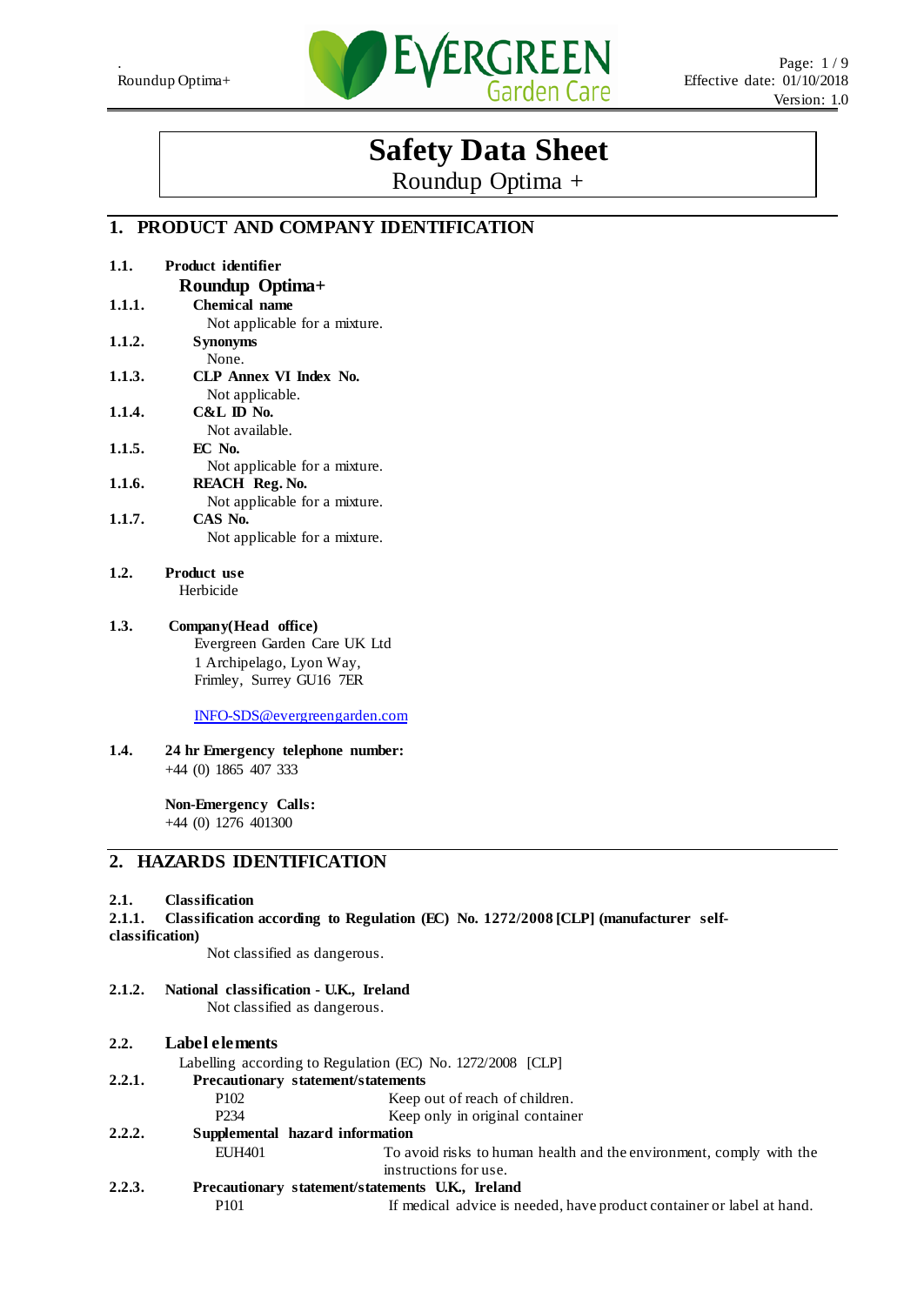

| P <sub>102</sub> | Keep out of reach of children.                                      |
|------------------|---------------------------------------------------------------------|
| P <sub>103</sub> | Read label before use.                                              |
| P <sub>234</sub> | Keep only in original container                                     |
| P <sub>401</sub> | Store product away from food and drink                              |
| P <sub>501</sub> | Dispose of contents/container to a household waste recycling centre |
|                  | as hazardous was te except for empty containers which can be        |
|                  | disposed of by recycling. Contact your local council for details.   |

#### **2.3. Other hazards**

% of the mixture consists of ingredient/ingredients of unknown acute toxicity.

% of the mixture consists of ingredient/ingredients of unknown hazards to the aquatic environment.

#### **2.3.1. Potential environmental effects**

Not expected to produce significant adverse effects when recommended use instructions are followed.

Not a persistent, bioaccumulative or toxic (PBT) nor a very persistent, very bioaccumulative (vPvB) mixture.

#### **2.4. Appearance and odour (colour/form/odour):**

Brown /Liquid / Caramel

Refer to section 11 for toxicological and section 12 for environmental information.

### **3. COMPOSITION/INFORMATION ON INGREDIENTS**

#### **Active ingredient**

Potassium salt of N-(phosphonomethyl)glycine; {Potassium salt of glyphosate}

#### **Composition**

| <b>Composition</b>           |             |                 |                          |               |                              |
|------------------------------|-------------|-----------------|--------------------------|---------------|------------------------------|
| Components                   | CAS No.     | EC No.          | EU Index No. /           | % by weight   | <b>Classification</b>        |
|                              |             |                 | <b>REACH Reg. No. /</b>  | (approximate) |                              |
|                              |             |                 | $C&L$ ID No.             |               |                              |
| Potassium salt of glyphosate | 70901-12-1  | 933-437-9       | $015 - 184 - 00 - 8$     | 18,5          | Aquatic Chronic - Category   |
|                              |             |                 | $-1$                     |               | 2; H411; c                   |
|                              |             |                 | 02-2119694167-27-        |               |                              |
|                              |             |                 | 0000                     |               |                              |
| Alkylpolyglycoside           | 68515-73-1  | $500 - 220 - 1$ | $-1$                     | $\leq$ 5      | Eye damage/irritation -      |
|                              |             |                 | 01-2119488530-36/        |               | Category 1; H $318$ ; {d}    |
|                              |             |                 | -                        |               |                              |
| Nitroryl                     | 226563-63-9 |                 | $\overline{a}$           | $\leq$ 1      | Acute toxicity - Category 4, |
|                              |             |                 | $\blacksquare$           |               | Skin corrosion/irritation-   |
|                              |             |                 | $\overline{\phantom{a}}$ |               | Category 2, Eye              |
|                              |             |                 |                          |               | damage/irritation - Category |
|                              |             |                 |                          |               | 1, Aquatic Chronic -         |
|                              |             |                 |                          |               | Category 3; H302+332, 315,   |
|                              |             |                 |                          |               | 318,412                      |
| Water and minor formulating  |             |                 | $-1$                     | >75.5         |                              |
| ingredients                  |             |                 | $\overline{\phantom{0}}$ |               |                              |
|                              |             |                 |                          |               |                              |

Full text of classification code: See section 16.

### **4. FIRST AID MEASURES**

Use personal protection recommended in section 8.

#### **4.1. Description of first aid measures**

#### **4.1.1. Eye contact**

Immediately flush with plenty of water. If easy to do, remove contact lenses.If there are persistent symptoms, obtain medical advice.

# **4.1.2. Skin contact** Take off contaminated clothing, wristwatch, jewellery. Wash affected skin with plenty of water. Wash clothes and clean shoes before re-use.

**4.1.3. Inhalation**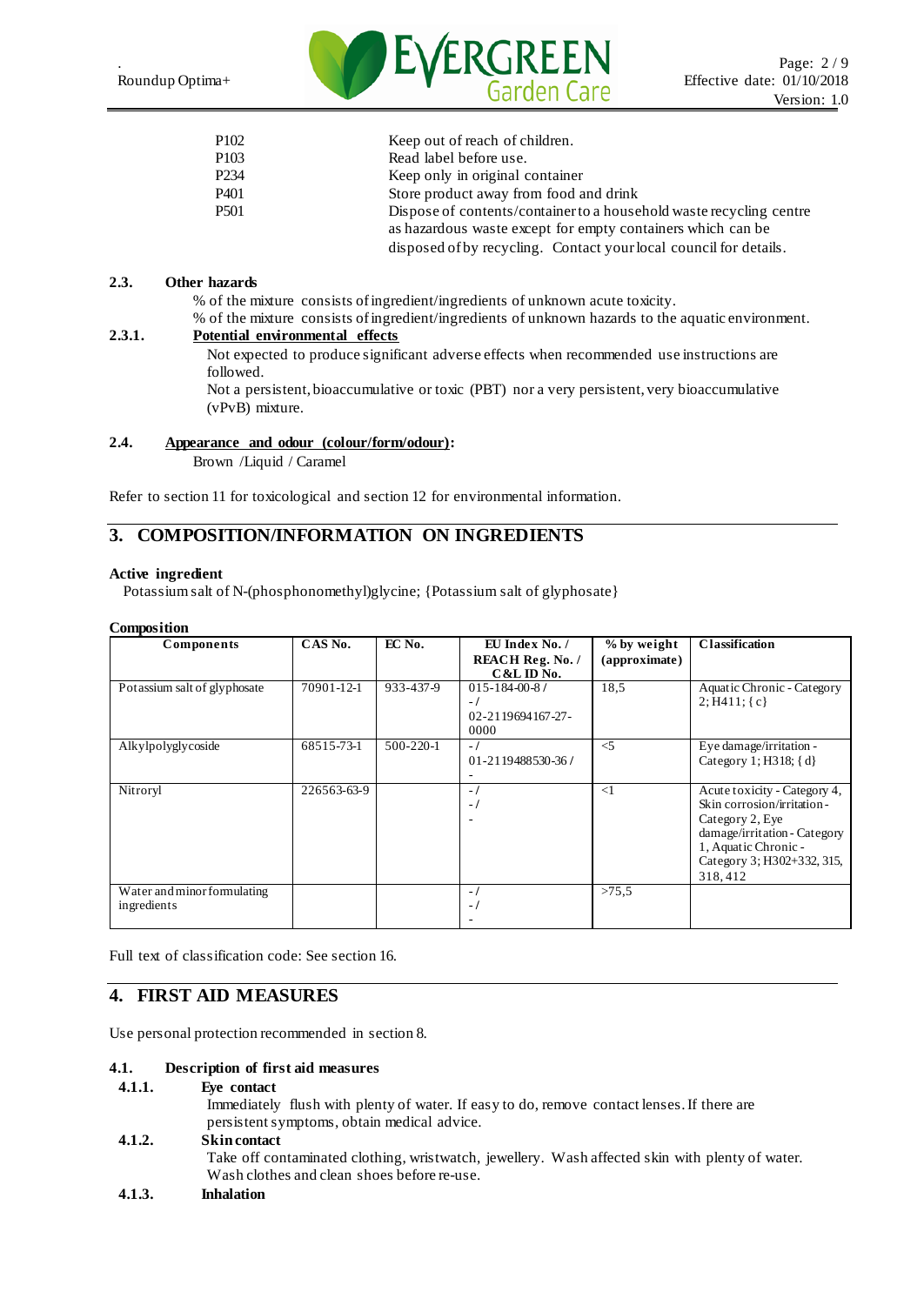

Remove to fresh air.

#### **4.1.4. Ingestion**

Immediately offer water to drink. Do NOT induce vomiting unless directed by medical personnel. If symptoms occur, get medical attention.

### **4.2. Most important symptoms and effects, both acute and delayed**

#### **4.2.1. Potential health effects**

**Likely routes of exposure:** Skin contact, eye contact **Eye contact, short term:** Not expected to produce significant adverse effects when recommended use instructions are followed. **Skin contact, short term:** Not expected to produce significant adverse effects when recommended use instructions are followed. **Inhalation, short term:** Not expected to produce significant adverse effects when recommended use instructions are followed.

#### **4.3. Indication of any immediate medical attention and special treatment needed**

#### **4.3.1. Advice to doctors**

This product is not an inhibitor of cholinesterase.

# **4.3.2. Antidote**

Treatment with atropine and oximes is not indicated.

### **5. FIRE-FIGHTING MEASURES**

#### **5.1. Extinguishing media**

**5.1.1.** Recommended: Water, foam, dry chemical, carbon dioxide (CO2)

# **5.2. Special hazards**

#### **5.2.1. Unusual fire and explosion hazards**

Minimise use of water to prevent environmental contamination. Environmental precautions: see section 6.

#### **5.2.2. Hazardous products of combustion**

Carbon monoxide (CO), phosphorus oxides (PxOy), nitrogen oxides (NOx)

#### **5.3. Fire fighting equipment**

Self-contained breathing apparatus. Equipment should be thoroughly decontaminated after use.

#### **5.4. Flash point**

Does not flash.

## **6. ACCIDENTAL RELEASE MEASURES**

Use handling recommendations in Section 7 and personal protection recommendations in Section 8.

**6.1. Personal precautions**

Use personal protection recommended in section 8.

#### **6.2. Environmental precautions**

SMALL QUANTITIES: Low environmental hazard. LARGE QUANTITIES: Minimise spread. Keep out of drains, sewers, ditches and water ways. Notify authorities.

#### **6.3. Methods for cleaning up**

SMALL QUANTITIES: Flush spill area with water. LARGE QUANTITIES: Absorb in earth, sand or absorbent material. Dig up heavily contaminated soil. Collect in containers for disposal.Refer to section 7 for types of containers.Flush residues with small quantities of water. Minimise use of water to prevent environmental contamination.

Refer to section 13 for disposal of spilled material.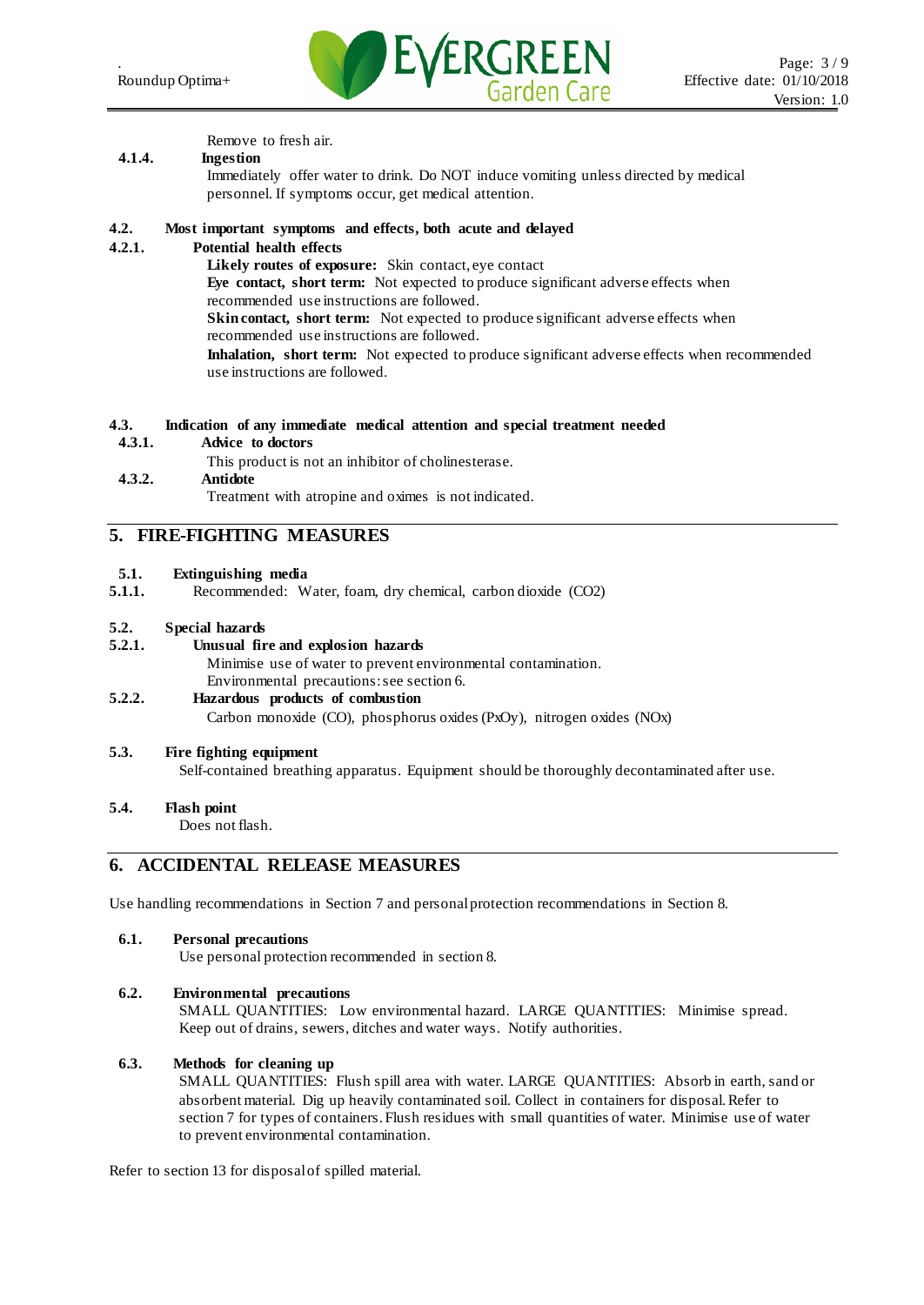

# **7. HANDLING AND STORAGE**

Good industrial practice in housekeeping and personal hygiene should be followed.

# **7.1. Precautions for safe handling**

Avoid contact with eyes. When using do not eat, drink or smoke. Wash hands thoroughly after handling or contact. Do not contaminate drains, sewers and water ways when disposing of equipment rinse water. Emptied containers retain vapour and product residue. Observe all labeled safeguards until container is cleaned, reconditioned or destroyed.

#### **7.2. Conditions for safe storage**

Minimum storage temperature: 0 °C Maximum storage temperature: 50 °C Compatible materials for storage: stainless steel, fibreglass, plastic, glass lining Keep out of reach of children. Keep away from food, drink and animal feed. Keep only in the original container. Partial crystallization may occur on prolonged storage below the minimum storage temperature. If frozen, place in warm room and shake frequently to put back into solution.

# **8. EXPOSURE CONTROLS/PERSONAL PROTECTION**

#### **8.1. Airborne exposure limits**

| <b>Components</b>                          | <b>Exposure Guidelines</b>                                    |
|--------------------------------------------|---------------------------------------------------------------|
| Potassium salt of glyphosate               | No specific occupational exposure limit has been established. |
| Alkylpolyglycoside                         | No specific occupational exposure limit has been established. |
| Nitroryl                                   | No specific occupational exposure limit has been established. |
| Water and minor formulating<br>ingredients | No specific occupational exposure limit has been established. |

#### **8.2. Engineering controls**

No special requirement when used as recommended.

#### **8.3. Recommendations for personal protective equipment**

#### **8.3.1. Eye protection:**

If there is significant potential for contact: Wear chemical goggles.

#### **8.3.2. Skin protection:**  If repeated or prolonged contact: Wear chemical resistant gloves.

#### **8.3.3. Respiratory protection:**

No special requirement when used as recommended.

When recommended, consult manufacturer of personal protective equipment for the appropriate type of equipment for a given application.

# **9. PHYSICAL AND CHEMICAL PROPERTIES**

These physical data are typical values based on material tested but may vary from sample to sample. Typical values should not be construed as a guaranteed analysis of any specific lot or as specifications for the product.

Colour/colour range: Brown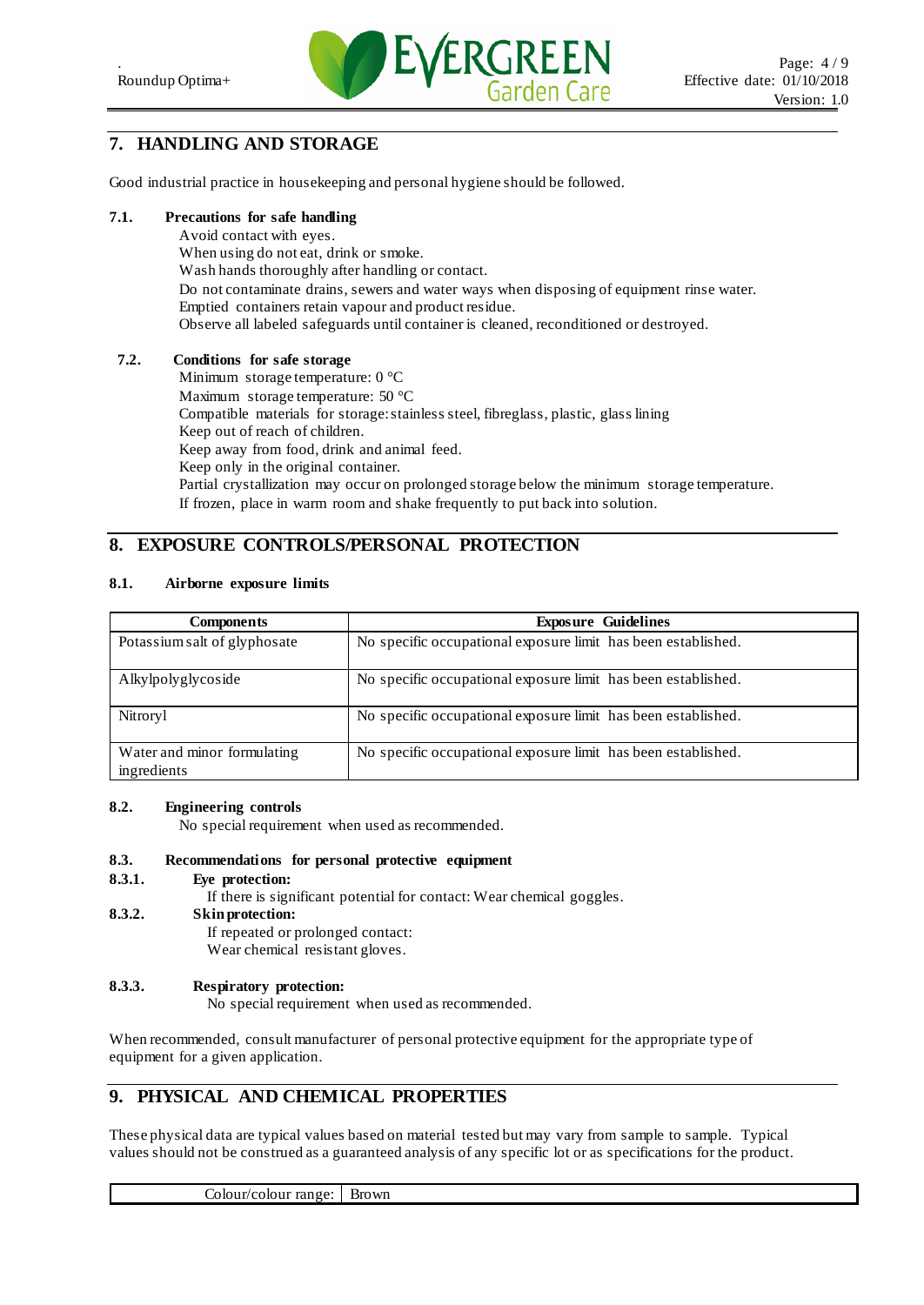

| Odour:                                          | Caramel                                      |
|-------------------------------------------------|----------------------------------------------|
| Form:                                           | Liquid                                       |
| Physical form changes (melting, boiling, etc.): |                                              |
| Melting point:                                  | Not applicable.                              |
| Boiling point:                                  | No data.                                     |
| Flash point:                                    | Does not flash.                              |
| Explosive properties:                           | No explosive properties                      |
| Auto ignition temperature:                      | $>600\text{ °C}$                             |
| Self-accelerating decomposition                 | No data.                                     |
| temperature (SADT):                             |                                              |
| Oxidizing properties:                           | No data.                                     |
| Specific gravity:                               | 1,1303 @ 20 °C / 4 °C                        |
| Vapour pressure:                                | No significant volatility; aqueous solution. |
| Vapour density:                                 | Not applicable.                              |
| Evaporation rate:                               | No data.                                     |
| Dynamic viscosity:                              | 2,33 mPa·s @ 20 °C                           |
| Kinematic viscosity:                            | 2,06 cSt @ 20 °C                             |
| Density:                                        | 1,1303 g/cm3 @ 20 °C                         |
| Solubility:                                     | Water: Completely miscible.                  |
| pH:                                             | 4,1                                          |
| Partition coefficient:                          | log Pow: -3,2 @ 25 $\degree$ C (glyphosate)  |

# **10. STABILITY AND REACTIVITY**

#### **10.1. Reactivity**

Reacts with galvanised steel or unlined mild steel to produce hydrogen, a highly flammable gas that could explode.

#### **10.2. Stability**

Stable under normal conditions of handling and storage.

#### **10.3. Possibility of hazardous reactions**

Reacts with galvanised steel or unlined mild steel to produce hydrogen, a highly flammable gas that could explode.

#### **10.4. Incompatible materials**

Incompatible materials for storage: galvanised steel, unlined mild steel, see section 10. Compatible materials for storage: see section 7.2.

#### **10.5. Hazardous decomposition**

Thermal decomposition: Hazardous products of combustion: see section 5.

# **11. TOXICOLOGICAL INFORMATION**

This section is intended for use by toxicologists and other health professionals.

#### **Likely routes of exposure:** Skin contact, eye contact

Data obtained on more concentrated products and on components are summarized below.

#### **More concentrated formulation**

**Acute oral toxicity Rat, LD50**:  $> 2.000$  mg/kg body weight No mortality. **Acute dermal toxicity**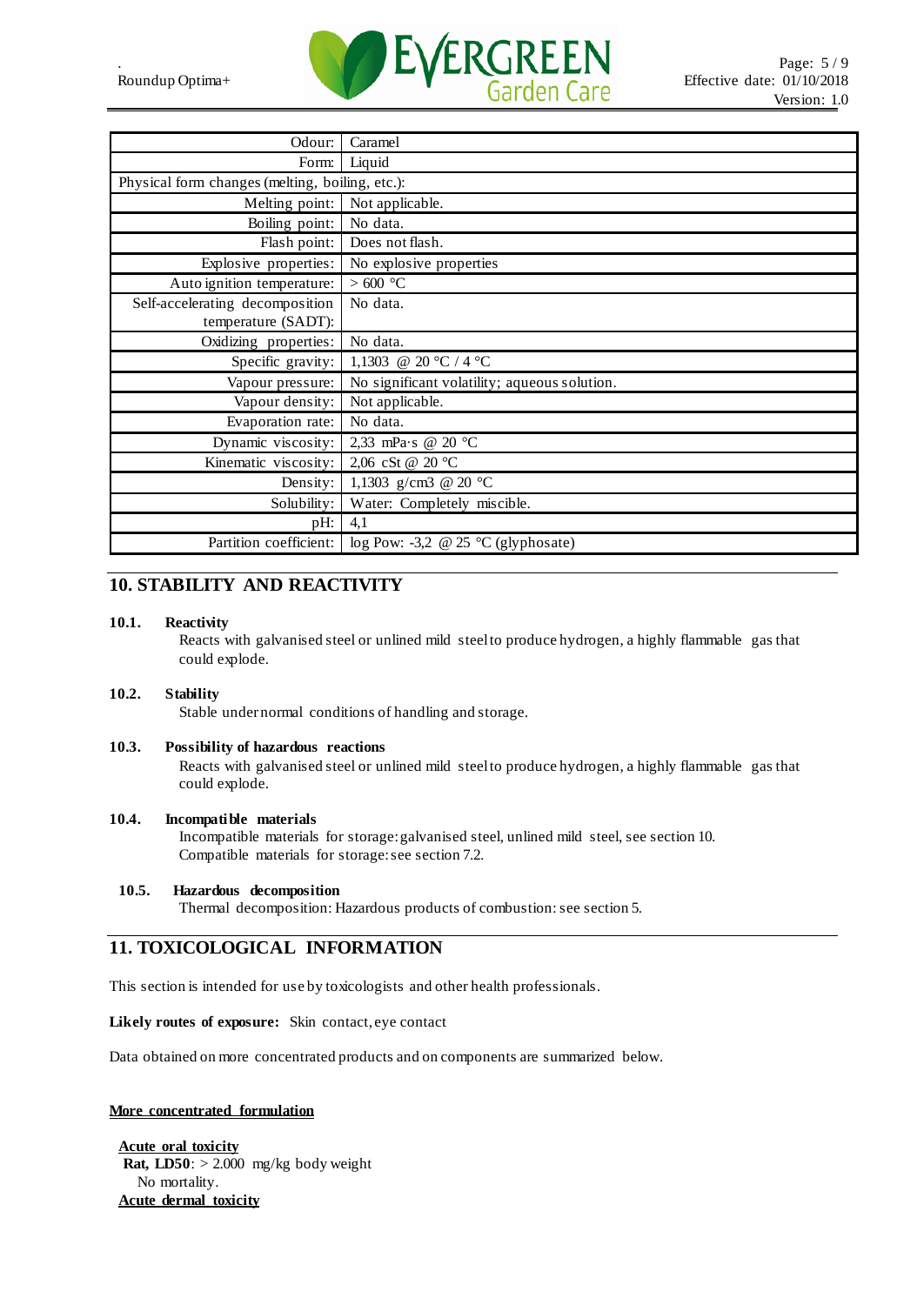

**Rat, LD50**: > 2.000 mg/kg body weight No mortality. **Skin irritation Rabbit, 3 animals, OECD 404 test**: Redness, individual EU scores: 0,3; 0,0; 0,0 Swelling, individual EU scores: 0,0; 0,0; 0,0 Days to heal: 5 **Eye irritation Rabbit, 3 animals, OECD 405 test**: Conjunctival redness, individual EU scores: 0,7; 1,0; 0,7 Conjunctival swelling, individual EU scores: 1,0; 1,0; 0,7 Corneal opacity, individual EU scores: 0,0; 0,0; 0,0 Iris lesions, individual EU scores: 0,0; 0,0; 0,0 Days to heal: 3 Slightly irritating to eyes but not sufficient for classification. **Skin sensitization Guinea pig, 9-induction Buehler test**: Negative. No skin sensitization **N-(phosphonomethyl)glycine; { glyphosate acid} Genotoxicity** Not genotoxic. **Carcinogenicity**

#### Not carcinogenic in rats or mice. **Reproductive/Developmental Toxicity**

Developmental effects in rats and rabbits only in the presence of significant maternal toxicity. Reproductive effects in rats only in the presence of significant maternal toxicity.

### **12. ECOLOGICAL INFORMATION**

This section is intended for use by ecotoxicologists and other environmental specialists.

Data obtained on more concentrated products and on components are summarized below.

#### **More concentrated formulation**

**Aquatic toxicity, fish Rainbow trout (Oncorhynchus mykiss):** Acute toxicity, 96 hours, static, LC50: > 1.039 mg/L **Aquatic toxicity, invertebrates Water flea (Daphnia magna):** Acute toxicity, 48 hours, static, EC50: 243 mg/L

#### **More concentrated formulation**

**Aquatic toxicity, algae/aquatic plants Green algae (Selenastrum capricornutum):** Acute toxicity, 72 hours, static, ErC50 (growth rate): 118 mg/L **Duckweed (Lemna gibba):** Acute toxicity, 7 days, static, ErC50 (frond number): 74,3 mg/L **Duckweed (Lemna gibba):** Acute toxicity, 7 days, static, NOEC (growth rate): 19,1 mg/L **Arthropod toxicity Honey bee (Apis mellifera):** Contact, 48 hours, LD50:  $> 279$  µg/bee **Honey bee (Apis mellifera):**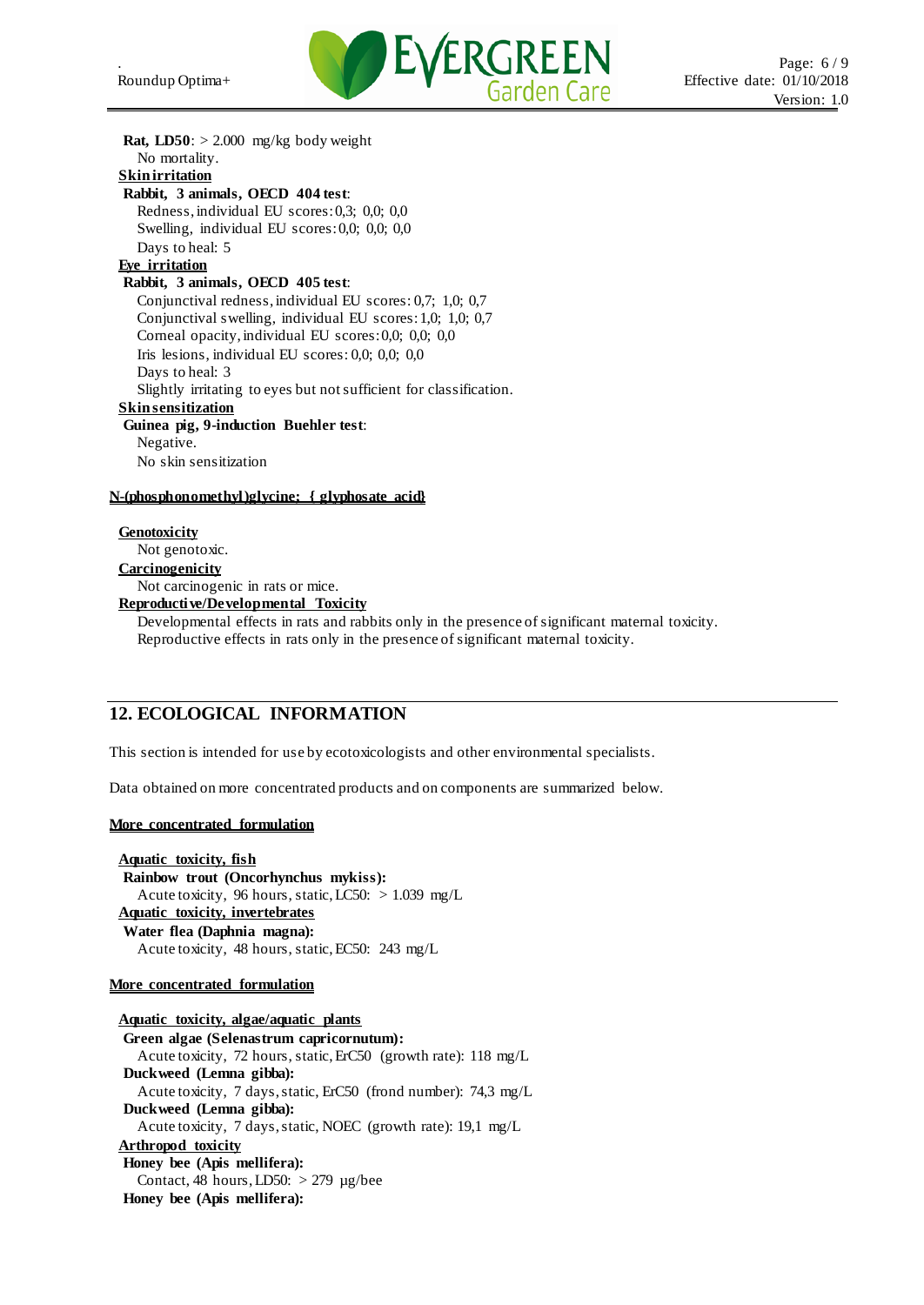

Oral, 48 hours, LD50: > 282 µg/bee **Soil organism toxicity, invertebrates**

# **Earthworm (Eisenia foetida):**

Acute toxicity, 14 days, LC50:  $> 10.000$  mg/kg dry soil

**Soil organism toxicity, microorganisms**

#### **Nitrogen and carbon transformation test:**

27 L/ha, 28 days: Less than 25% effect on nitrogen or carbon transformation processes in soil.

#### **N-(phosphonomethyl)glycine; { glyphosate acid}**

**Avian toxicity Bobwhite quail (Colinus virginianus):** Acute oral toxicity, single dose, LD50: > 3.851 mg/kg body weight **Bioaccumulation Bluegill sunfish (Lepomis macrochirus):** Whole fish: BCF: < 1 No significant bioaccumulation is expected. **Dissipation Soil, field:** Half life: 2 - 174 days Koc: 884 - 60.000 L/kg Adsorbs strongly to soil.

### **Water, aerobic:**

Half life: < 7 days

### **13. DISPOSAL CONSIDERATIONS**

#### **13.1. Waste treatment methods**

#### **13.1.1. Product**

Follow all local/regional/national/international regulations on waste disposal. Follow current edition of the General Waste, Landfill, and Burning of Hazardous Waste Directives; and the Shipment of Waste Regulation. According to the manufacturer self-classification, following Regulation (EC) No. 1272/2008 [CLP], the product can be disposed as a non-hazardous industrial waste. Disposal in an industrial waste incinerator with energy recovery is recommended. Keep out of drains, sewers, ditches and water ways.

#### **13.1.2. Container**

Follow all local/regional/national/international regulations on waste disposal, packaging waste collection/disposal. Follow current edition of the General Waste, Landfill, and Burning of Hazardous Waste Directives; and the Shipment of Waste Regulation. Do NOT re-use containers. Empty packaging completely. Dispose of as non-hazardous household waste. Store for collection by approved waste disposal service for household packaging waste. Recycle if appropriate facilities/equipment available. Recycle the non-hazardous container only when a proper control on the end use of the recycled plastic is possible. Suitable for industrial grade recycling only. Do NOT recycle plastic that could end in any human or food contact application. This package meets the requirements for energy recovery. Disposal in an incinerator with energy recovery is recommended.

Use handling recommendations in Section 7 and personal protection recommendations in Section 8.

# **14. TRANSPORT INFORMATION**

The data provided in this section is for information only. Please apply the appropriate regulations to properly classify your shipment for transportation.

Not regulated for transport under ADR/RID, IMO, or IATA/ICAO Regulations

# **15. REGULATORY INFORMATION**

**15.1.Other Regulatory Information**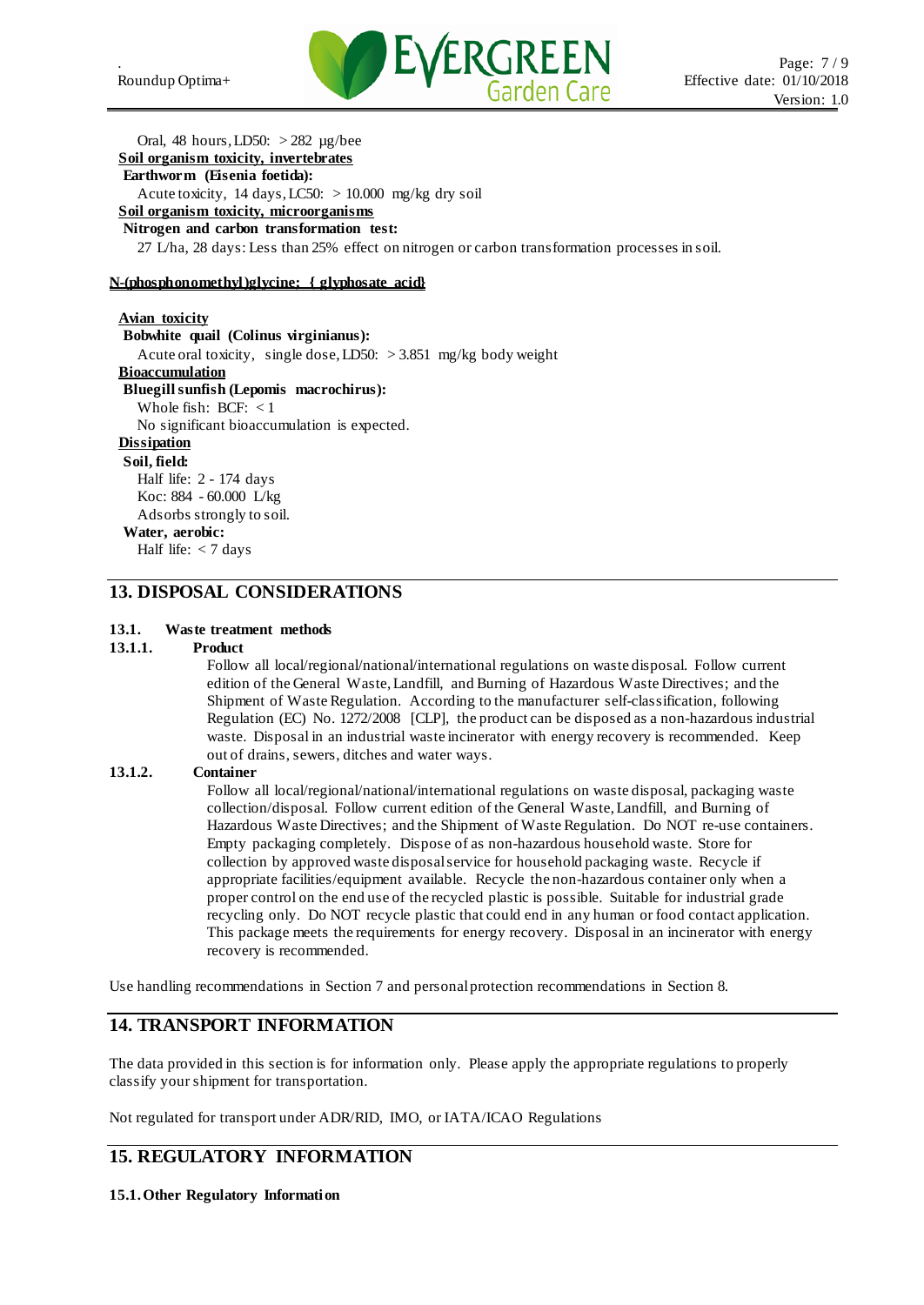

SP1 Do not contaminate water with the product or its container.

#### **15.2.Chemical Safety Assessment**

A Chemical Safety Assessment per Regulation (EC) No. 1907/2006 is not required and has not been performed.

A Risk Assessment has been performed under Regulation EC 1107/2009.

### **16. OTHER INFORMATION**

The information given here is not necessarily exhaustive but is representative of relevant, reliable data. Follow all local/regional/national/international regulations.

Please consult supplier if further information is needed.

In this document the British spelling was applied.

|| Significant changes versus previous edition.

® Registered trademark.

This Safety Data Sheet has been prepared following the Regulation (EC) No. 1907/2006 (Annex II) as last amended by Regulation (EC) No. 2015/830

#### **Classification of components**

| Components                   | <b>Classification</b>                                   |
|------------------------------|---------------------------------------------------------|
| Potassium salt of glyphosate | Aquatic Chronic - Category 2                            |
|                              | H411 Toxic to aquatic life with long lasting effects.   |
|                              |                                                         |
| Alkylpolyglycoside           | Eye damage/irritation - Category 1                      |
|                              | H318 Causes serious eye damage.                         |
|                              |                                                         |
| Nitroryl                     | Acute toxicity - Category 4                             |
|                              | Skin corrosion/irritation - Category 2                  |
|                              | Eye damage/irritation - Category 1                      |
|                              | Aquatic Chronic - Category 3                            |
|                              | H302+332 Harmful if swallowed or if inhaled             |
|                              | H315 Causes skin irritation.                            |
|                              | H <sub>3</sub> 18 Causes serious eye damage.            |
|                              | H412 Harmful to aquatic life with long lasting effects. |
|                              |                                                         |
| Water and minor formulating  |                                                         |
| ingredients                  |                                                         |

Endnotes:

{ a} EU label (manufacturer self-classification)

{ b} EU label (Annex I)

{ c} EU CLP classification (Annex VI)

{ d} EU CLP (manufacturer self-classification)

Full denomination of most frequently used acronyms. BCF (Bioconcentration Factor), BOD (Biochemical Oxygen Demand), COD (Chemical Oxygen Demand), EC50 (50% effect concentration), ED50 (50% effect dose), I.M. (intramuscular), I.P. (intraperitoneal), I.V. (intravenous), Koc (Soil adsorption coefficient), LC50 (50% lethality concentration), LD50 (50% lethality dose), LDLo (Lower limit of lethal dosage), LEL (Lower Explosion Limit), LOAEC (Lowest Observed Adverse Effect Concentration), LOAEL (Lowest Observed Adverse Effect Level), LOEC (Lowest Observed Effect Concentration), LOEL (Lowest Observed Effect Level), MEL (Maximum Exposure limit), MTD (Maximum Tolerated Dose), NOAEC (No Observed Adverse Effect Concentration), NOAEL (No Observed Adverse Effect Level), NOEC (No Observed Effect Concentration), NOEL (No Observed Effect Level), OEL (Occupational Exposure Limit), PEL (Permissible Exposure Limit), PII (Primary Irritation Index), Pow (Partition coefficient n-octanol/water), S.C. (subcutaneous), STEL (Short-Term Exposure Limit), STOT SE (Specific Target Organ Toxicity, Single Exposure), STOT RE (Specific Target Organ Toxicity, Repeated Exposure),TLV-C (Threshold Limit Value-Ceiling), TLV-TWA (Threshold Limit Value - Time Weighted Average), UEL (Upper Explosion Limit)

Although the information and recommendations set forth herein (hereinafter "Information") are presented in good faith and believed to be correct as of the date hereof, Evergreen Garden Care or any of its subsidiaries makes no representations as to the completeness or accuracy thereof. Information is supplied upon the condition that the persons receiving same will make their own determination as to its suitability for the purposes prior to use. In no event will Evergreen Garden Care or any of its subsidiaries be responsible for damages of any nature whatsoever resulting from the use of or reliance upon information. NO REPRESENTATIONS OR WARRANTIES, EITHER EXPRESS OR IMPLIED, OF MERCHANTABILITY, FITNESS FOR A PARTICULAR PURPOSE OR OF ANY